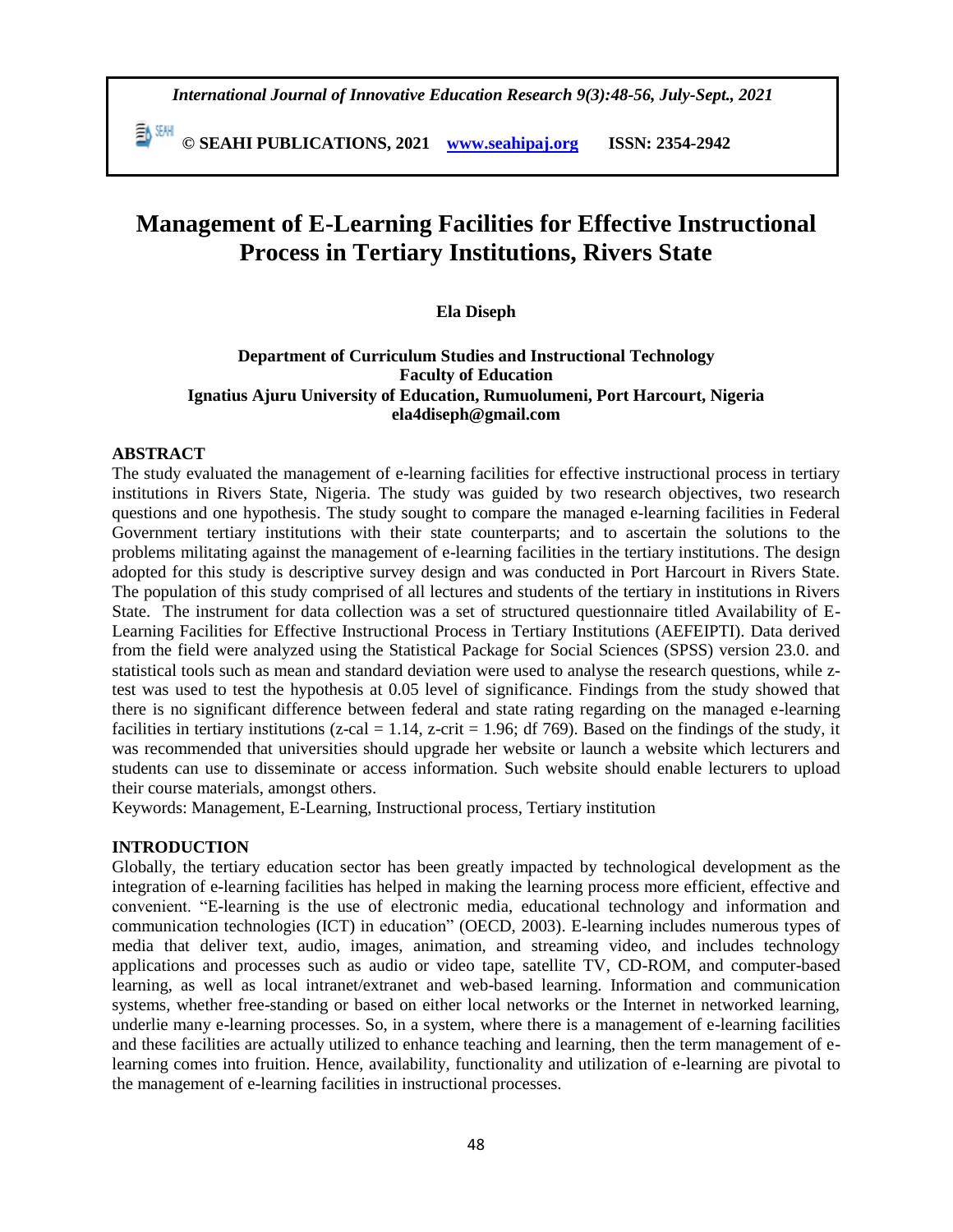E-leaning has been described as one of the educational challenges of the modern age about which progressive academic institutions must make bold efforts to excel and compete favourably in the global market where education is a commodity. Current achievements in the field of computer and communication technologies have offered tremendous opportunities for learning by electronic means (Rozina, 2002). The use of new multimedia technologies and the Internet in learning is seen as a means to improve accessibility, efficiency and quality of learning by facilitating access to information resources and services as well as remote exchanges and collaboration. Nonetheless, by the middle of the 20th century the growth in technology and applications even in the field of education became unavoidable to be ignored. According to Abimbade (2005), the world of technology continued to grow and today the whole world has become a global village. By the beginning of the 21st millennium educational technology has stretched educational boundaries and created new ones on a daily basis. One of these new and rapidly expanding boundaries is e-learning which is offering tremendous advantage to education sector. E-learning has become a new paradigm and a new philosophy in library' services as well as educational sector with a mission to serve as a development platform for present-day society based on knowledge.

Management of e-learning facilities has been a challenging issue, however, in most institutions of higher learning in Rivers State. This hampers the use of e-learning.

Nigeria has a number of initiatives such as:

-National Policy on Computer Education

-National Policy on Information Technology

All these initiatives are meant to enhance rapid growth and development of ICT in the field of education. A great deal of research has proven the benefits to the quality of education.

In the classrooms, instructional technologies must serve as a vehicle to help lecturers deliver a variety of learning opportunities to students in the various subject areas. The use of instructional technologies will improve the delivery of instructions and provide opportunity for students to access and learn new information, manage information- based content objective and communicate what has been learnt to others.

Real learning according to Obanyi (1985) goes through two states viz.

- $\hat{\cdot}$  The acquisition of information that has been obtained
- $\mathbf{\hat{P}}$  The recall of information that has been retained.

The performance of learning is ensured through retention and recall and this can be achieved more easily by the effective management of instructional technologies of e-learning.

Gunawardana (2005) highlights that studies in e-learning have shown that most programmes are likely to succeed with the constant involvement of the facilitator through e-mail discussion lists and individualized messages.

# **Statement of the Problem**

The aim of this study is to verify the integration of e-learning facilities for effective instructional process in tertiary institutions in Rivers State, Nigeria. E-learning can only be implemented when there is management of e-learning facilities.

Although, almost all the institutions have established ICT centres, none has fully complied with elearning technologies in their teaching and learning processes. Only Rivers State University of Science and Technology, University Port Harcourt and Ignatius University of Education have been practicing elearning, in terms of dissemination of information, enrollment of admission, registration of courses, payment of school fees and publication of results which is a supplementary aspect of e-learning. Students could be given web-based assignments and could possibly be asked to gadget the solution in a storage media such as CD-Plate or flash drive and then summit to the lecturers concerned or make presentations in a PowerPoint package. Web-Based teaching and learning is not fully implemented by both lecturers and students. What is the rate of management of e-learning facilities to both lecturers and students? Many students and staff decried the paucity of e-learning facilities in these institutions. Students and staff are unable to use the available ICT facilities due to lack of exposure in spite of the cyber charter centres and ICT libraries. They lamented the lack of opportunity for training with the few facilities on ground. Many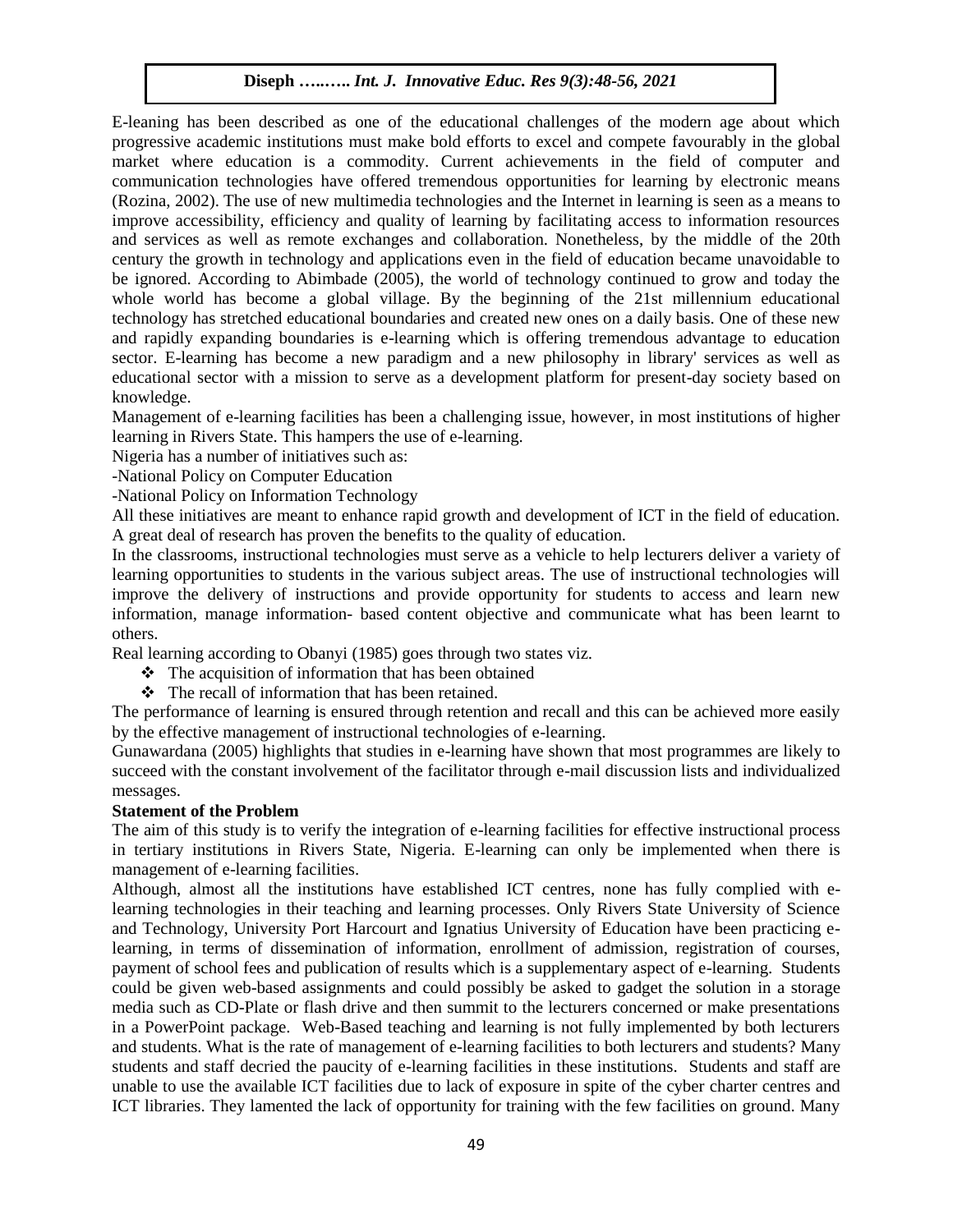lecturers and students in both Federal and State tertiary institutions go to commercial cyber cafés to have access to computer and internet. Management of e-learning facilities remain challenging issues in Port Harcourt tertiary institutions.

# **Purpose of the Study**

The purpose of this study is to investigate the management of e-learning facilities for effective instructional process in tertiary institutions, Rivers State.

Specifically, the objectives of this study are to:

- 1. Compare the managed e-learning facilities in Federal Government tertiary institutions with their state counterparts.
- 2. Determine the solutions to the problems militating against the management of e-learning facilities in the tertiary institutions.

# **Research Questions**

The following research questions were raised to guide the study:

- 1. Are federal government tertiary institutions better equipped with e-learning facilities than their state counterparts?
- 2. What are the solutions to the problems of management of e-learning facilities in Rivers State tertiary institutions?

#### **Hypotheses**

The null hypothesis stated below were tested at 0.05 level of significance to guide the study:

**HOI:** There is no significant difference between the mean responses of the managed e-learning facilities in the Federal Government tertiary institutions than their State counterpart.

# **Significance of the Study**

The result of this study will be of great benefit in diverse ways. It will help the Government, educational administrators, lecturers, staff and students to acknowledge the roles and the importance of e-learning, to be challenged and directly involved in the management of e-learning facilities for both teaching learning.

#### **Scope / Delimitation of the Study**

This study covers all the tertiary institutions in Rivers State which include the following:

- 1. University of Port Harcourt Federal
- 2. Rivers State University formerly known as Rivers State University of Science/Technology
- 3. Ignatius Ajuru University of Education State
- 4. Elechi Amadi Polytechnic State
- 5. Rivers State College of Health and Technology

In this study, the estimated number of lecturers and students as given by the various institutions were stated and used as population size including the various faculties and departments of these institutions.

#### **Conceptual Framework**

# **Concept of E-Learning**

E-learning as a concept covers a range of applications, learning methods and processes (Rossi, 2009). It is therefore difficult to find a commonly accepted definition for the term e-learning and according to Oblinger and Hawkins (2005) and Dublin (2003), there is even no common definition for the term. Some of the definitions of the term e-learning as given by different researchers and institutions are reviewed below. In some definitions e-Learning encompasses more than just the offering of wholly on-line courses. For instance Oblinger and Hawkins (2005) noted that e-Learning has transformed from a fully-online course to using technology to deliver part or all of a course independent of permanent time and place.

E-learning refers to the use of information and communications technology (ICT) to enhance and/or support learning in tertiary education (OECD 2005). What then is ICT? Information and communication technology is another/extensional term for information technology which stresses the role of unified communications and the integration of telecommunications, computers as well as necessary enterprise software, middleware, storage, and audio-visual systems, which enable users to access, store, transmit, and manipulate information. .According to Adeya (2002), ICTs are embedded in networks and services that affect the local and global accumulation and the flow of public and private knowledge. It is an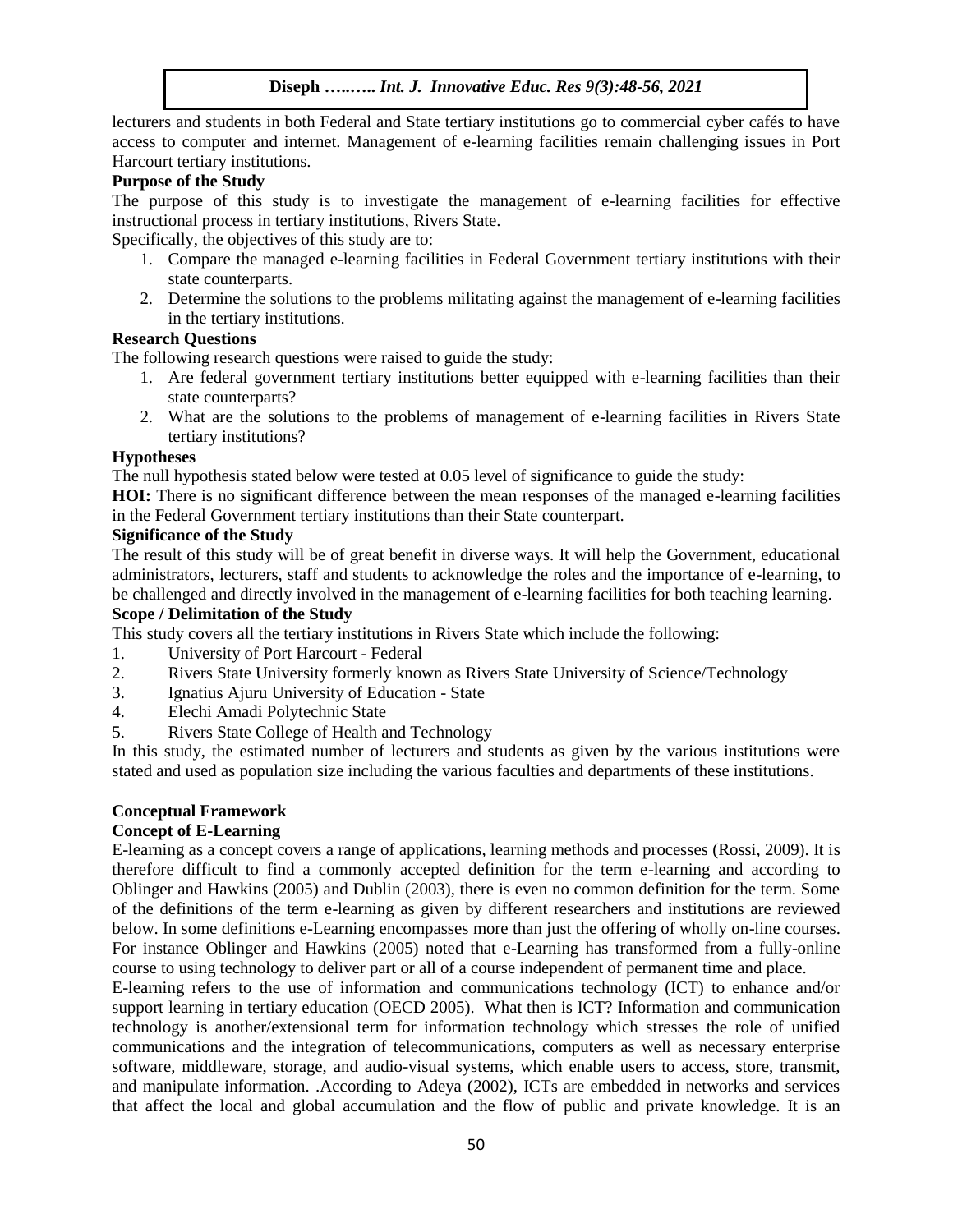electronic means of capturing, processing storing and disseminating information. Therefore, it refers to those technologies that determine the efficiency and effectiveness with which we communicate and the devices that allow us to handle information in the teaching and learning processes which is one of the functions of e-learning.

But this covers a wide range of systems, from students using e-mail and accessing course work on line while following a course on campus to programmes offered entirely online.

# **Information Communication Technology (ICT) and E-Learning**

Information Communication Technology (ICT) refers to the totality of methods and tools that are used in gathering, storing, processing and communicating information. ICT has found application in virtually all the available professions in the world. Professionals in different fields called it by different names. When ICT is used in education or to foster learning, it is called E-learning Technology or Educational Technology. In the broadcasting profession where ICT is used as a communication tool, it is commonly referred to as Electronics Information Technology or just Communication Technology. A careful consideration of the meaning and scope of ICT makes it easy to think that hardly can any profession survive or continue to be relevant without the integration of ICT. ICT encompasses all the technologies used to transmit or disseminate information to an audience.

# **Advantage and Disadvantage of E-Learning in Tertiary Institutions**

**Advantages of E-learning:** The adoption of E-learning in education, especially for higher educational institutions has several benefits, and given its several advantages and benefits, e-learning is considered among the best methods of education. Some of the advantages that the adoption of e-learning in education, obtained from review of literature includes the following:

- 1. It is flexible when issues of time and place are taken into consideration. Every student has the luxury of choosing the place and time that suits him/her. According to Smedley (2010), the adoption of e-learning provides the institutions as well as their students or learners the much flexibility of time and place of delivery or receipt of according to learning information.
- 2. E-learning enhances the efficacy of knowledge and qualifications via ease of access to a huge amount of information.
- 3. It is able to provide opportunities for relations between learners by the use of discussion forums. Through this, e-learning helps eliminate barriers that have the potential of hindering participation including the fear of talking to other learners. E-learning motivates students to interact with other, as well as exchange and respect different point of views. E-learning eases communication and also improves the relationships that sustain learning. Wagner et al (2008) note that e-Learning makes available extra prospects for interactivity between students and teachers during content delivery.

**Disadvantages of E-learning in Tertiary Institutions:** E-learning, in spite of the advantages that it has when adopted in education, also has some disadvantages. The disadvantages of e-learning that have been given by studies include the following:

- 1. E-learning as a method of education makes the learners undergo contemplation, remoteness, as well as lack of interaction or relation. It therefore requires a very strong inspiration as well as skills with to the management of time in order to reduce such effects.
- 2. With respect to clarifications, offer of explanations, as well as interpretations, the e-learning method might be less effective that the traditional method of learning. The learning process is much easier with the use of the face to face encounter with the instructors or teachers.
- 3. When it comes to improvement in communication skills of learners, e-learning as a method might have a negative effect. The learners, though might have an excellent knowledge in academics, they may not possess the needed skills to deliver their acquired knowledge to others.

# **Empirical Review**

# **E-Learning Integration in Tertiary Education**

Universities are now thinking through and negotiating the potential contribution of e-learning to their organizational future. For some institutions, and in some countries, key barriers remain. Infrastructure and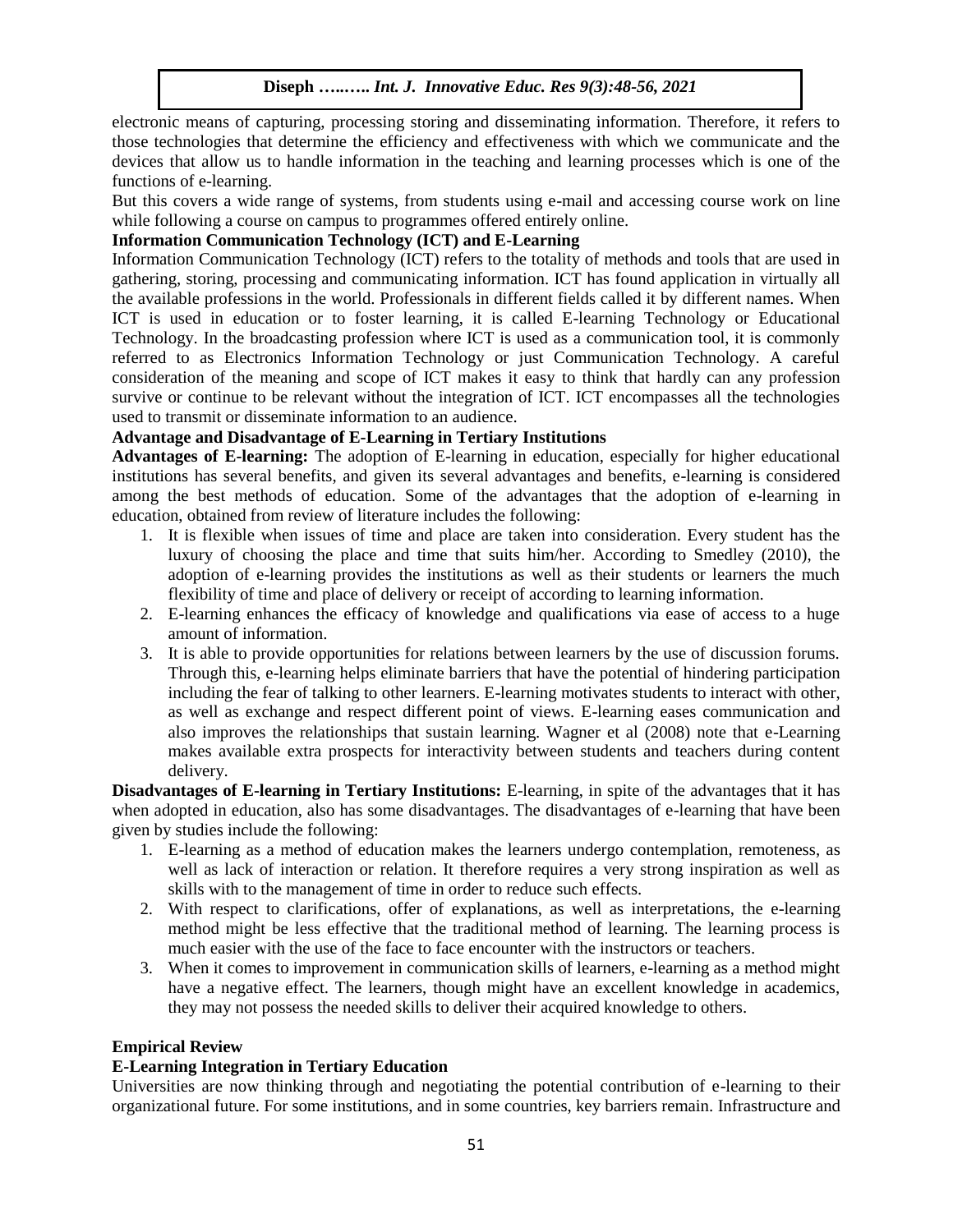funding are among the important ones, but skepticism about the pedagogic value of e-learning and staff development are probably the most challenging. Institutions are grappling with bringing use and funding of e-learning into the mainstream of their organization, and are beginning to contemplate restructuring to take account of e-learning, in terms of staffing, staff development, course design and students' support (OECD 2005).

All institutions acknowledged the need to recruit a broader range of staff, such as technological experts, to complement academic staff. Another challenge is persuading current faculty members to use and develop e-learning. The general concept of "staff development" is widely seen as key to sustainable elearning in tertiary education. Institutions are struggling with the division of labour between faculty members and "new" staff focused on the technical aspects of e-learning. For most institutions, meeting these day-to-day campus-based challenges of e-learning is far more important, at least for the moment, than the commercialization and internationalization of e-learning.

Partnerships are a key characteristic of e-learning that could help institutions to share knowledge, and good practices, and achieve benefits such as advanced technology and educational quality in addition to enhanced market presence and lower costs. Some institutions are already involved in partnerships covering activities such as e-learning infrastructure; learning management systems and applications; creating e-learning materials; developing joint programmes; joint-marketing; collaborating for research; sharing best practices; and sharing costs of hardware and software. Tertiary education institutions see minimal or short-term value in outsourcing activity and rarely give strategic attention to making learning materials available to third parties.

# **Theoretical Framework**

# **Design Theory of Blended Learning**

Designed by Huang et al (2007), the Design Theory of Blended Learning tries to explain how different types of learning including face-to-face and computer aided forms of learning can be used together for better performance. They argue that blended learning can be achieved if there is a well-designed curriculum showing the various activities involved in the learning process. In A framework for the integration of e-learning of this theory, the proponents suggest various factors that influence the success of blended learning as flexibility, whereby a number of tools such as discussion forums, e-mails and boards are used to enhance learning. In addition, the authors argue that technology-based-learning allows learners to undergo self-paced learning and monitor themselves without the direct supervision of the teacher. Therefore learners using blended learning are provided with a variety of learning options from which they can adopt effective learning processes.

However, for successful blended learning to occur there should be a series of activities executed through four phases, including pre-analysis, design of activities and resources, instructional assessment, and instructional verification. The analysis phase is aimed at studying the learners' characteristics, objectives and learning environment. In the design phase, the blended learning implementing institutions are supposed to come up with the overall design of the learning process, clearly showing the learning units, delivery strategies and required resources. In the instructional assessment phase, the implementing institution is supposed to carry out an evaluation of the learning process, curriculum evaluation, and evaluation of the learning activities identified in phase two. The deliverables of blended learning theory include the analysis report, design report, and evaluation report in each phase respectively.

# **METHODOLOGY**

The design adopted for this study is descriptive survey design and was conducted in Port Harcourt in Rivers State. The population of this study comprised of all lecturers and students of the tertiary in institutions in Rivers State. At the time of this study, there are five Tertiary institutions, each having its number of lecturers and students but collectively giving a total of 111,540 population size. The sample size for lecturers and students was determined using the Taro Yamane formula and a sample size of 771 (371 lecturers and 400 students) was derived. The instrument for data collection was a structured questionnaire titled: Management of E-Learning Facilities for Effective Instructional Process in Tertiary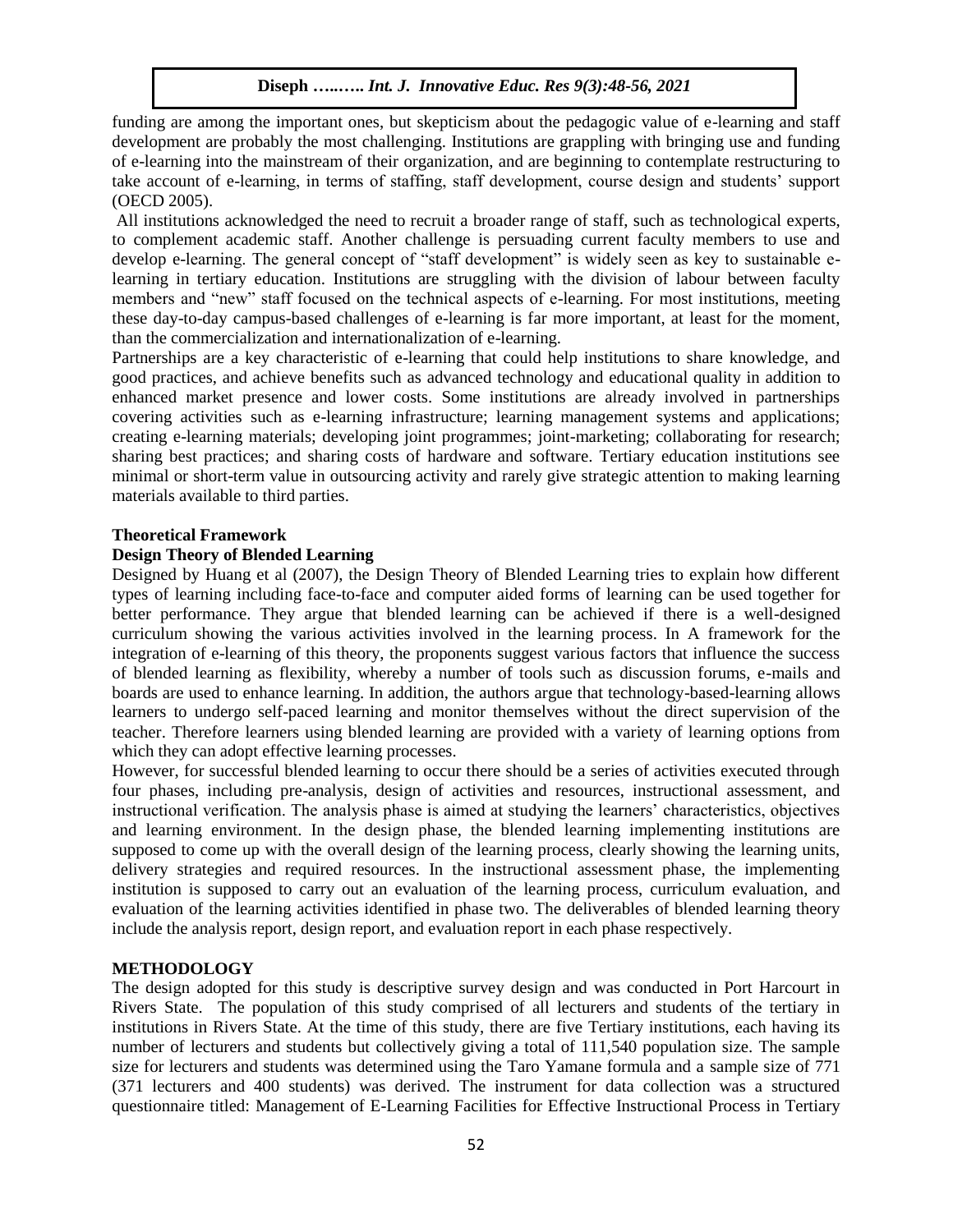Institutions (MEFEIPTI). The instrument was subjected to face and content validity by the supervisor, and the reliability of the instrument was determined using the test-re-test technique, from which a reliability index of 0.88 was derived. Data derived from the field were sorted, coded and analyzed using the Statistical Package for Social Sciences (SPSS) version 23.0. Simple descriptive statistical tools such as mean and standard deviation were used to analyse the research questions, while z-test was used to test the hypothesis at 0.05 level of significance.

#### **RESULTS AND FINDINGS**

**Research question 1:** *Are federal government tertiary institutions better equipped with e-learning facilities than their state counterparts***?** 

| S/No                     | <b>Items</b>                                          | Federal    |                | <b>State</b> |                |  |
|--------------------------|-------------------------------------------------------|------------|----------------|--------------|----------------|--|
|                          |                                                       | Yes        | N <sub>o</sub> | Yes          | N <sub>o</sub> |  |
|                          |                                                       | $F(\%)$    | $F(\%)$        | $F(\%)$      | $F(\%)$        |  |
| 1                        | Multimedia PC/Laptops                                 | 49(31.61)  | 106(68.39)     | 209(33.92)   | 407(66.08)     |  |
| $\overline{2}$           | Multimedia Projectors                                 | 55(35.48)  | 100(64.52)     | 230(37.33)   | 386(62.64)     |  |
| 3                        | <b>Interactive White Board</b>                        | 15(9.68)   | 140(90.32)     | 138(22.41)   | 478(77.59)     |  |
| $\overline{\mathcal{A}}$ | Internet access                                       | 37(23.88)  | 118(76.12)     | 239(38.80)   | 377(61.20)     |  |
| 5                        | Projectors screens                                    | 43(27.75)  | 112(72.25)     | 175(28.41)   | 441(71.59)     |  |
| 6                        | Photocopiers, Scanners, Printers                      | 63(40.65)  | 92(59.35)      | 255(41.40)   | 361(58.60)     |  |
| $\overline{7}$           | Digital Video Cameras or Web-<br>cameras              | 57(35.50)  | 98(64.50)      | 135(22.39)   | 481(77.61)     |  |
| 8                        | Television-set                                        | 108(68.40) | 47(31.60)      | 452(73.38)   | 164(26.62)     |  |
| 9                        | Radio                                                 | 120(77.41) | 35(22.59)      | 402(65.25)   | 214(34.75)     |  |
| 10                       | <b>Digital Libraries</b>                              | 39(23.90)  | 116(76.10)     | 190(30.85)   | 426(69.15)     |  |
| 11                       | <b>Blank CDs</b>                                      | 125(12.91) | 135(87.09)     | 457(73.19)   | 159(26.81)     |  |
| 12                       | Video cameras                                         | 45(29.04)  | 110(70.96)     | 222(36.04)   | 394(63.96)     |  |
| 13                       | <b>Standby Generators</b>                             | 50(32.26)  | 105(67.74)     | 247(40.10)   | 369(59.90)     |  |
| 14                       | <b>Telephone Facilities</b>                           | 37(23.88)  | 118(76.12)     | 239(38.80)   | 377(61.20)     |  |
| 15                       | Flash drives/External Hard drives                     | 123(79.36) | 32(20.64)      | 437(70.95)   | 179(29.05)     |  |
| 16                       | Digital Video Disk players                            | 61(39.36)  | 94(60.64)      | 209(33.92)   | 407(66.08)     |  |
| 17                       | CD-ROMs in Specific subjects                          | 103(66.46) | 52(33.54)      | 463(75.17)   | 153(24.83)     |  |
| 18                       | <b>Instructional Video</b>                            |            |                |              |                |  |
|                          | Tapes/VCD/DVD/IVD/<br><b>IRI</b>                      | 54(34.84)  | 101(65.16)     | 235(38.15)   | 381(61.85)     |  |
| 19                       | Instructional audio tapes                             | 43(27.75)  | 112(72.25)     | 400(64.93)   | 216(35.07)     |  |
| 20                       | Hypermedia and Hypertext<br>resources                 | 36(23.86)  | 119(76.14)     | 239(38.80)   | 377(61.20)     |  |
| 21                       | computer media conferencing and<br>audio conferencing | 43(27.74)  | 112(72.26)     | 155(32.92)   | 411(67.08)     |  |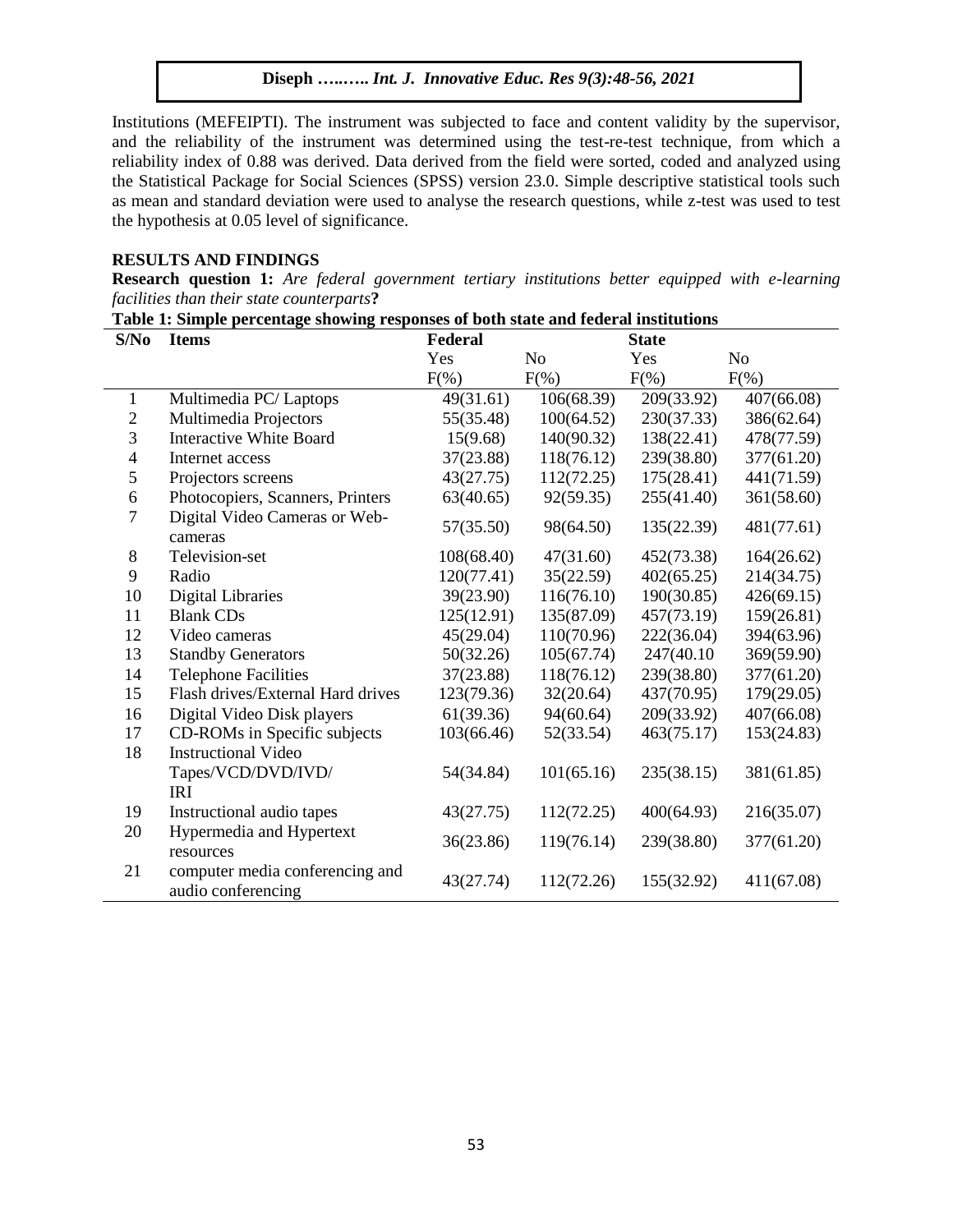**Research Question 2:** *What are the problems of management of e-learning facilities in Rivers State tertiary institutions?*

| In Rivers State tertiary institutions |                                                                 |             |          |                 |  |  |  |  |
|---------------------------------------|-----------------------------------------------------------------|-------------|----------|-----------------|--|--|--|--|
| S/No                                  | <b>Item</b>                                                     | <b>Mean</b> | Std. dev | <b>Decision</b> |  |  |  |  |
| -1                                    | High cost of 'air time' affects the use of internet Services.   | 3.17        | 0.74     | Agreed          |  |  |  |  |
| 2                                     | High cost of maintaining electronic gadgets discourages         | 2.86        | 1.13     | Agreed          |  |  |  |  |
|                                       | their use for learning.                                         |             |          |                 |  |  |  |  |
| 3                                     | Funds are insufficient for the development of e-learning        | 2.53        | 0.87     | Agreed          |  |  |  |  |
|                                       | infrastructures.                                                |             |          |                 |  |  |  |  |
| $\overline{4}$                        | Lack of manpower to maintain Information Communication          | 3.19        | 0.72     | Agreed          |  |  |  |  |
|                                       | Technology (ICT) infrastructures                                |             |          |                 |  |  |  |  |
| 5                                     | Poor power supply affects the use of electronic Devices for     | 3.18        | 0.99     | Agreed          |  |  |  |  |
|                                       | teaching and learning.                                          |             |          |                 |  |  |  |  |
| 6                                     | Relevant materials are difficult to find on the internet.       | 1.59        | 0.80     | Disagreed       |  |  |  |  |
|                                       | Contention between the school and lecturers on Intellectual     | 1.80        | 0.74     | Disagreed       |  |  |  |  |
|                                       | property right is a factor that discourages the availability of |             |          |                 |  |  |  |  |
|                                       | e-learning facilities.                                          |             |          |                 |  |  |  |  |
| 8                                     | Lecturers may lose class control if e-learning is encouraged.   | 1.39        | 0.49     | Disagreed       |  |  |  |  |

**Table 2: Mean and standard deviation showing the problems of management of e-learning facilities in Rivers State tertiary institutions**

Table 2 shows that the mean score rating of the responses of respondents range from 1.39 to 3.18. All items ranked above the cut-off point except items 6, 7 and 8 which ranked below the cut-off point.

|                                                                                          |  |  |  | $HO_1$ : There is no significant difference between the mean responses of the managed e-learning |  |  |  |  |  |  |
|------------------------------------------------------------------------------------------|--|--|--|--------------------------------------------------------------------------------------------------|--|--|--|--|--|--|
| facilities in the Federal Government tertiary institutions than their State counterpart. |  |  |  |                                                                                                  |  |  |  |  |  |  |

| <b>Table 5. Z-test Result of the Difference in Mean Rating of the Respondents</b> |     |       |                  |     |       |        |                 |  |
|-----------------------------------------------------------------------------------|-----|-------|------------------|-----|-------|--------|-----------------|--|
| <b>Institution</b>                                                                |     | Mean  | Std.             | df  | z-cal | z-crit | <b>Decision</b> |  |
|                                                                                   |     |       | <b>Deviation</b> |     |       |        |                 |  |
| Federal                                                                           | 155 | 14.81 | 6.28             | 769 | 1.14  | l 96   | NS              |  |
| <b>State</b>                                                                      | 616 | 14.35 | 4.00             |     |       |        |                 |  |

**Table 3**: **Z-test Result of the Difference in Mean Rating of the Respondents**

The analysis in table 4.9 shows that the calculated z value of 1.14 is lesser than the table value of 1.96. Hence, the null hypothesis is accepted, meaning that there is no significant difference between federal and state rating regarding on the managed e-learning facilities in tertiary institutions.

#### **DISCUSSION OF FINDINGS**

The findings revealed that e-learning equipment such as interactive white boards, computers, projectors, TV sets, and printers are not adequately provided by the university. This is a reflection of the emphasis being placed on e-learning in the university. Pirani (2004) stated that for an institution to be able to adopt e-learning, it must provide adequate and reliable technical infrastructures. From the above, it can be seen that e-learning infrastructures are inadequately provided in tertiary institutions for effective teaching and learning.

Findings also revealed that lecturers are aware of the internet and can surf the web. But they cannot use it in facilitating the teaching and learning. UNESCO (2002) and Pirani (2004) are of the view that instructors need to know when, how and where to use ICT to enhance knowledge acquisition. The table further revealed that lecturers versatile in the use of computer applications.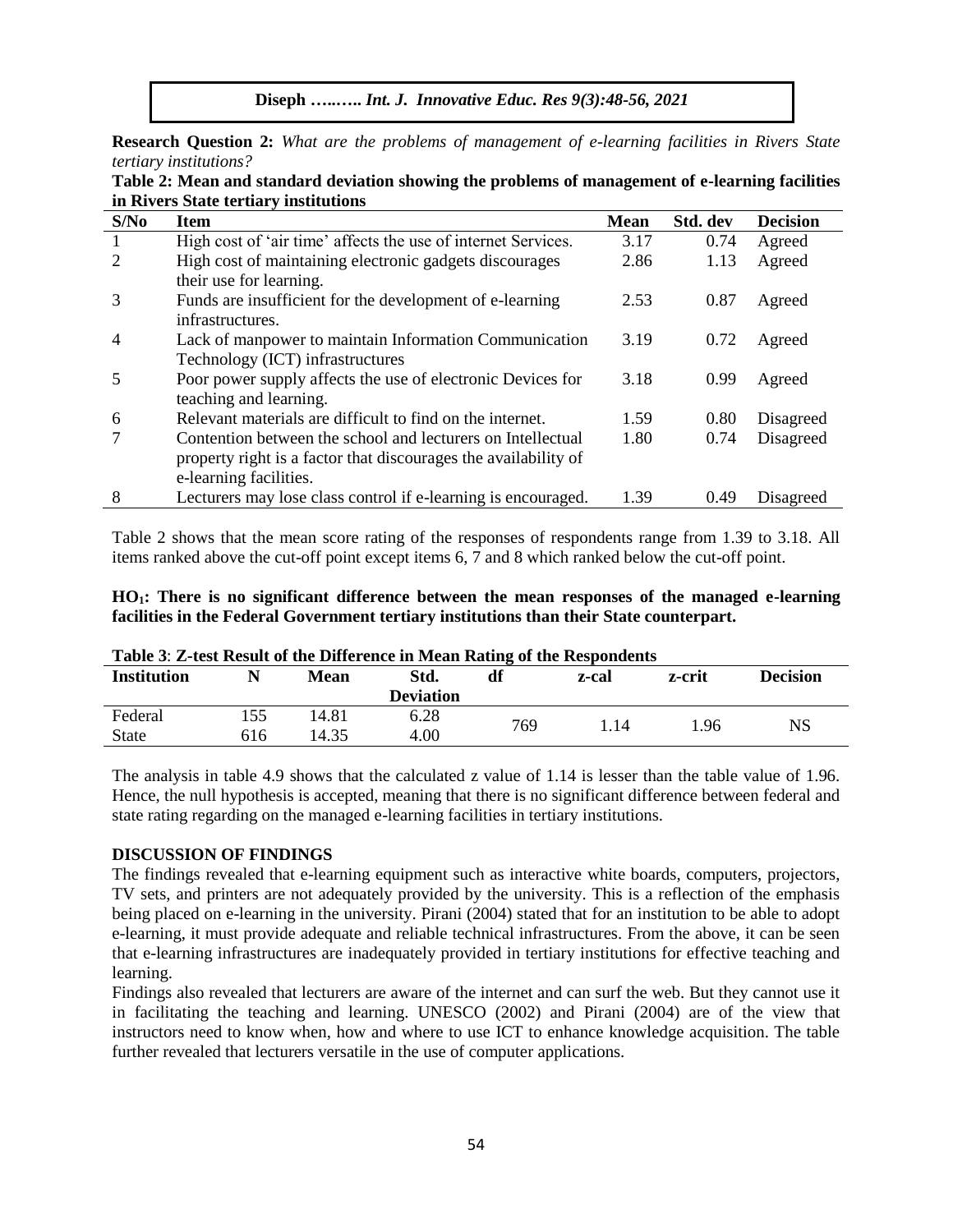# **CONCLUSION**

It has been noted that e-learning is the application of internet to enhance learning. This study revealed that e-learning infrastructures are not available in tertiary institutions. Therefore, ICT infrastructures should be provided to facilitate effective teaching and learning in order to brace up to present day educational challenges. Efforts should be made towards tackling other factors that are militating against the usage of e-learning infrastructures. It is safe to conclude here that unless these facts are seriously taken into consideration and acted upon, education in Nigeria will only retrogress in a progressive world.

#### **RECOMMENDATIONS**

Based on the findings of this study, the following recommendations are made to help improve e-learning usage in tertiary institutions.

- 1. Universities should liaise or register with organizations that have or publish educational resources or websites for easy access of educational materials from these websites.
- 2. Universities should upgrade her website or launch a website which lecturers and students can use to disseminate or access information. Such website should enable lecturers to upload their course materials.
- 3. Past projects should also be uploaded on the websites for easy access to both lecturers and students. The website should also freely host wikis/blogs and e-journals of the universities.
- 4. Universities should also liaise with private organizations to provide cheap electronic devices for students and lecturers. These electronic devices does not necessarily have to be laptops that are expensive but other electronic devices that could store, copy, display, record information such as MP5, WAP enabled phones, PDAs, etc., In addition, proper orientation should also be given to students on how to use these devices to promote learning.

#### **REFERENCES**

- Adeya, N. C. (2002). "ICTs and Poverty: A Literature Review" (Internet) UNESCO*. Available from: http:/www.idrc.ca/en/ev-2418-101-1-DO\_TOPIChtml<[Accessed 29 October, 2012]*
- Aginam, E. (2006). NEPAD scores students' ICT education in Africa Low. Vanguard.Available:http://www.vanguardngr.com/articles/2002/features/technology/tec52709200 6.html .
- Ajadi, T. O. Salawu, I. O. &Adeoye, F. A. (2008). E-learning and Distance Education in Nigeria. *International Online Journal of Educational Technology.* Turkish. 2(97); 102-123
- Bada, J. K. &Khazali, (2006). "An Empirical Study on Education Strategy to E-learning in a Developing Country". Proceedings of the Fourth International Workshop on Technology for Education In Developing Countries,.*10-12 July, 2006. Iringa, Tanzania*
- Benson, R., Brack, C. (2009). Developing the Scholarship of Teaching: What is the Role of E-teaching and Learning? *Teaching in Higher Education* 14(1);71-80.
- Benson, R., Brack, C. (2009). Developing the Scholarship of Teaching: What is the Role of E-teaching and learning? Teaching in Higher Education 14(1);71-80
- Carman, J. M. (2005). "Blended Learning Design: Five Key Ingredients", *Agilant Learning*
- Carnell, E. (2007). Conceptions of Effective Teaching in Higher Education, Teaching in Higher Education, 12(1), 25-40
- Clark, L., & Heaney, P. (2003). Author Online: Using Asynchronous Computer Conference to Support Literacy, *British Journal of Educational Technology*, 34(1), 57-66
- Cooke, M. (2004) Clomedia: The Evolution of E-learning *[Electronic Version] Retrieved June 2007*
- Davis, F. D., Bagozzi, R.P., &Warshaw, P. R. (1989). "User Acceptance of Computer Technology: A Comparison of Two Theoretical Models" *Management Science*
- Hadjerrouit, S. (2008). "Towards a Blended Learning Model for Teaching and Learning Computer Programming: A Case Study" *Informatic in Education,* 7(2);181-210181